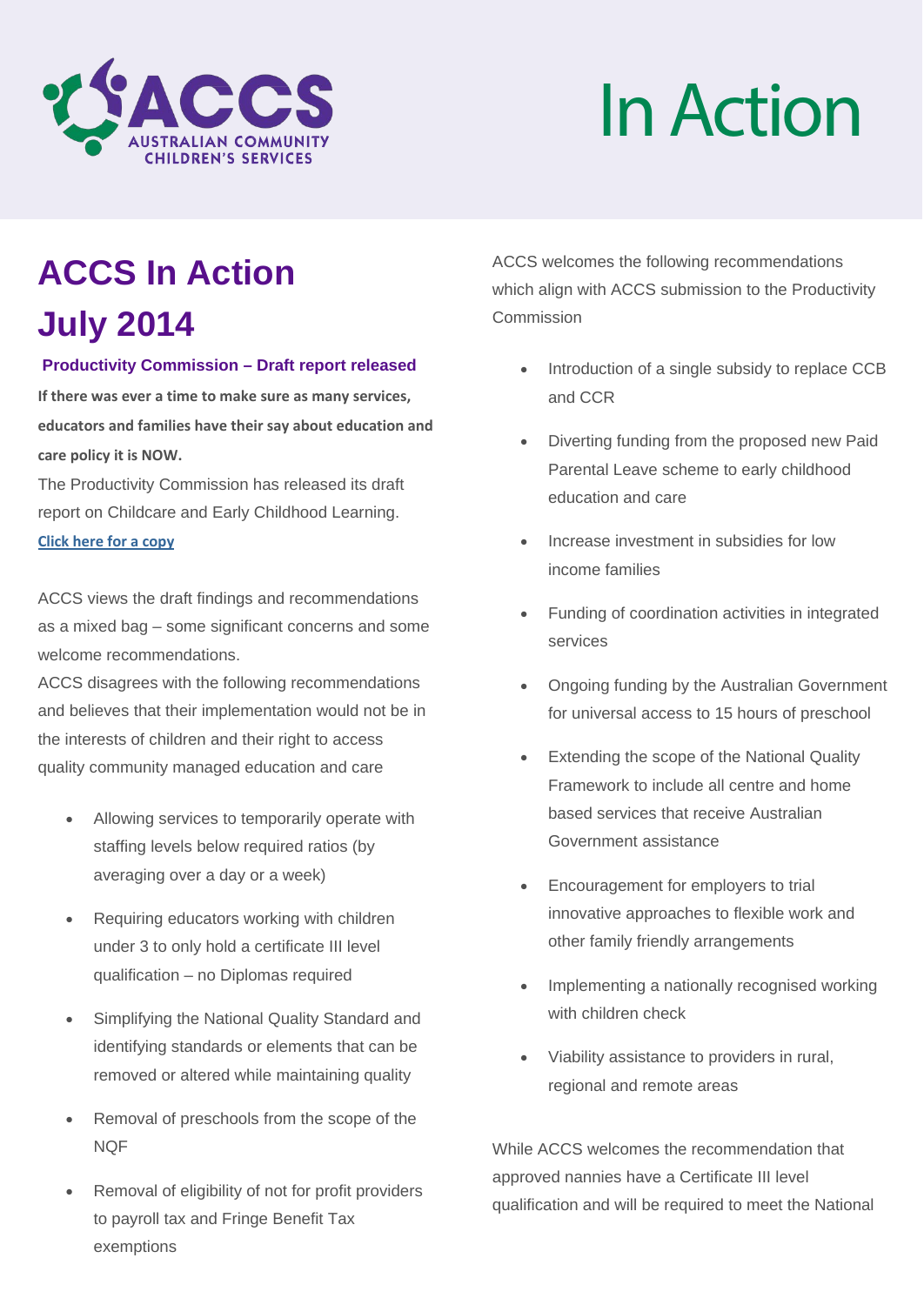Quality Standards, ACCS has grave concerns about how approved nannies would be monitored for regulatory compliance. ACCS disagrees with a recommendation to remove the In Home Care Category of approved care.

**If there was ever a time to make sure as many services, educators and families have their say about education and care policy it is NOW!**

**The Productivity Commission is inviting feedback - have your say by**

- providing a [short comment](http://cccinc.us2.list-manage.com/track/click?u=8f18b0f5d51d13887429e6222&id=2ff7c668c5&e=1df94dd6d0)
- making a [public submission](http://cccinc.us2.list-manage1.com/track/click?u=8f18b0f5d51d13887429e6222&id=7b37c6dc10&e=1df94dd6d0) due Friday 5 September
- presenting at a [public hearing](http://cccinc.us2.list-manage2.com/track/click?u=8f18b0f5d51d13887429e6222&id=c75804ceb1&e=1df94dd6d0) dates as follows:

#### **Perth**

Thursday 7 August 2014 Mercure Perth 10 Irwin Street, Perth

**Port Macquarie** Monday 11 August 2014 Mercure Centro Hotel 103 William Street, Port Macquarie

**Sydney** Thursday 14 August 2014 The Grace Hotel 77 York Street, Sydney

Friday 15 August 2014 The Grace Hotel 77 York Street, Sydney

**Melbourne**  Monday 18 August 2014 Productivity Commission Hearing Room Level 12, 530 Collins Street, Melbourne

Tuesday 19 August 2014 Productivity Commission Hearing Room Level 12, 530 Collins Street, Melbourne

**Canberra**

Monday 25 August 2014 Productivity Commission ANZ House, Level 2, 15 Moore Street, ACT

Tuesday 26 August 2014 Productivity Commission ANZ House, Level 2, 15 Moore Street, ACT

ACCS will respond with a written submission and will appear at some of the public hearings. Can you provide feedback and/or examples to help inform the ACCS response? ACCS is holding a hot topic teleconference discussion about the draft report on Thursday 31 July at 11am - 12pm (AEST). Please [email](mailto:ausccs@cccinc.org.au) ACCS National Secretariat to register your interest.

#### **National Convenor Report**

Just when you think the NQF is starting to get well embedded in education and care services throughout Australia, we're confronted with a range of reviews that leave me with very mixed feelings about how we maintain and continue to grow quality early and middle childhood education and care services into the future.

By the time you receive this, the Productivity Commission's interim report will be out. It will be interesting to see what the Commissioners have gleaned from their extensive research and conversations throughout Australia. Remember, this is an interim report. ACCS will be providing a response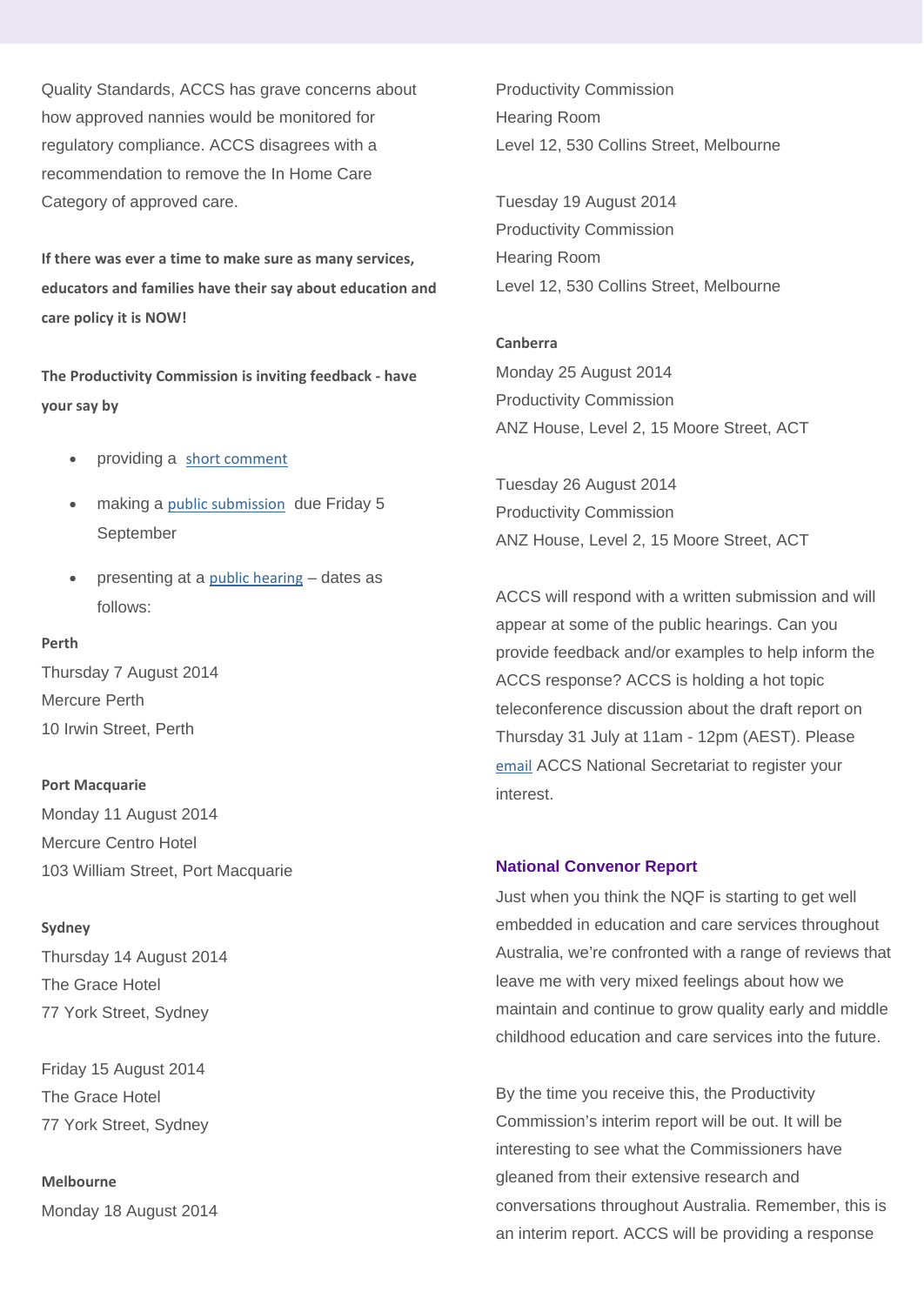to this. It will be important if you have particular concerns to let your State and Territory delegates know about these so that this can be reflected in our national response.

Recently I attended the joint Early Childhood Education and Child Care & Schools and Youth Stakeholder forum, convened by the Australian Government Department of Education. This is part of a twice a year briefing provided to sector representatives looking at school and early childhood priorities for the next 12 months. The morning session included a briefing from departmental representatives from the various portfolio areas and the afternoon was made up of interactive sessions focused on more sector specific questions. I attended the session on the 2014 NQF review in the afternoon.

Highlights from the morning briefing included an overview of the budget announcements and how these are rolling out. Of particular note was the impact of the Commission of Audit report looking at government and departmental efficiencies. For the Department of Education one outcome of this will be downsizing with approximately 100 voluntary redundancies, 30 of these will come from the early childhood area. The Universal Access Review has been delayed - the interim report was anticipated to be provided in June 2014. Unfortunately some states were late in providing data to Access Economics (who are doing the interim report) and this has delayed the draft report and any decisions pending from this.

During the afternoon, the interactive session focused on the 2014 NQF Review. Here is a quick summary of the review as at 24 June: There have been 48 public consultations, with over 1300 people attending, 213 comments, 275 sector survey responses, 74 family survey responses and six submissions received. Key themes and feedback that emerged from the initial stakeholder consultations included: maintaining a consistent framework, the importance of

professionalisation, perception of regulatory burden (with mixed views about this), tailoring of the NQS to different service types, assessment and ratings, and the scope of the NQF including consideration of out of scope services. The Department was interested in having an open conversation with forum participants and seemed to value the far ranging discussions that were held during this afternoon session. Stakeholder forum participants seem to have general consensus around maintaining the NQF and continuing to build to 2020; the biggest consideration was access and affordability for families to children's services.

Dr. Anne Kennedy, ACCS National Secretary and CCC Chair, and I attended the final National Children's Services Forum (NCSF) meeting in early July. The NCSF was made up of a group of children's services peaks that were funded to meet three times a year through Early Childhood Australia (ECA) secretariat funding, to discuss children's services policies and how these impacted on the sector, including departmental interaction and feedback. I was lucky enough to attend the very first of these meetings as a National ACCS representative and continued to attend until this last meeting. Unfortunately ECA will no longer be funded to convene the NCSF meetings. We used this last meeting to reflect on what we had achieved and gave consideration to ways of continuing open dialogue across the sector peaks moving forward. I'll keep you posted with any outcomes in future editions of ACCS In Action.

So… various Senate enquiries, the Productivity Commission Review, the 2014 NQF Review, the Australian National Audit Office Review of the Early Years Quality Fund, the Universal Access Review. It's all a bit overwhelming! This is a critical time for Australian children's services. We need to work hard to maintain the great quality steps forward that have been achieved since the commencement of the NQF in 2010. ACCS continues to advocate for full implementation of the NQS to 2020, with no watering down of the ratio and qualification requirements. We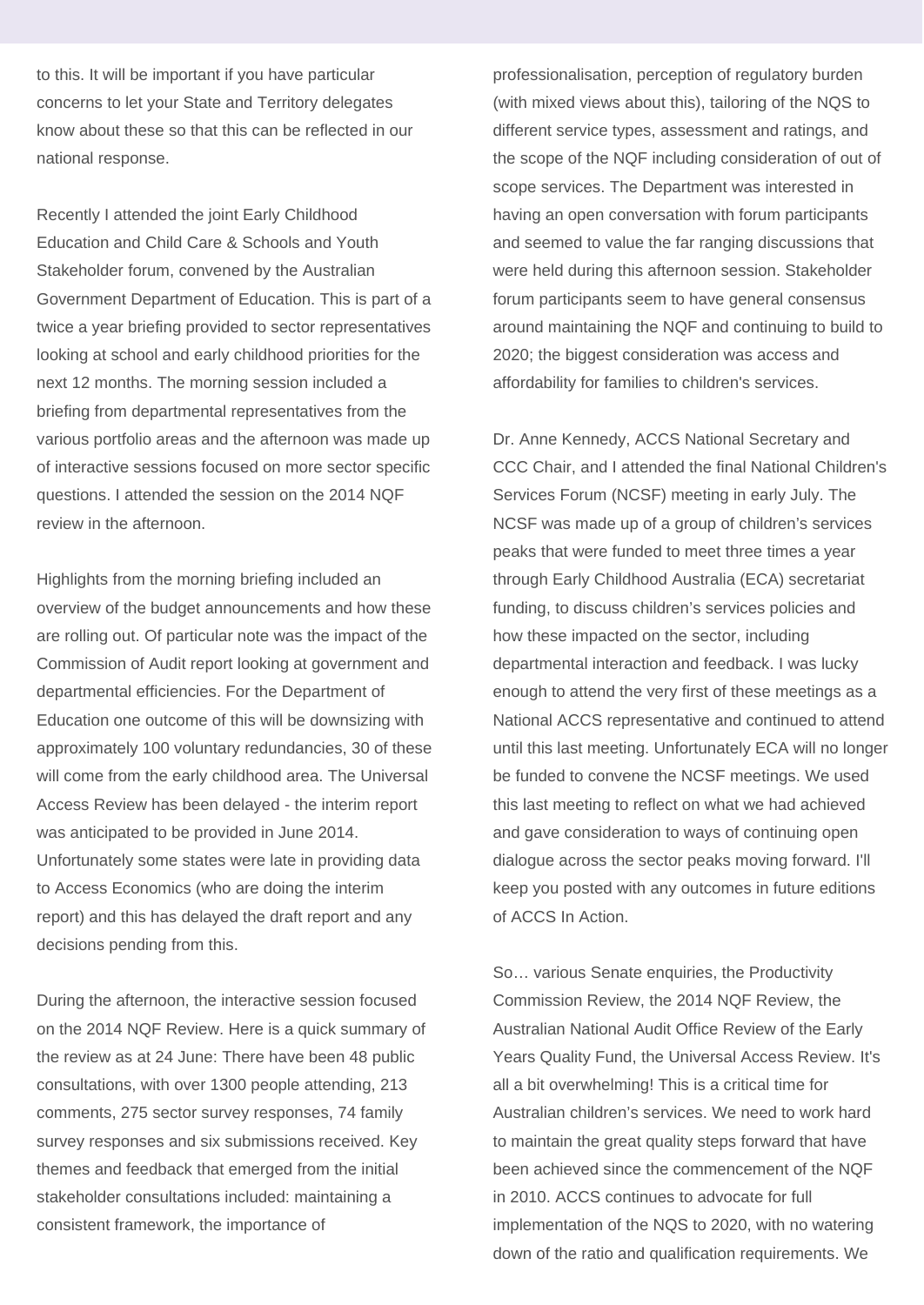are in challenging times with extensive media commentary around dramatically increasing costs of care and lack of access, particularly for families with infants.

ACCS advocacy and lobbying is only as good as the feedback, commentary and support we get from our membership – that's you! Be active in your State/Territory ACCS branch, provide feedback, continue to advocate and lobby. Remember, change occurs one conversation at a time; and that's a challenge I give to you as an ACCS member - think about the importance of each conversation you have about early and middle childhood children's services and how your words can make a difference, one conversation at a time.

Prue Warrilow **ACCS National Convenor**

#### **ACCS Standing Up for Quality Education and Care - Senate Education and Employment Standing Committee Inquiries**

The Senate Education and Employment Standing Committee has just completed the two following inquiries:

- Delivery of quality and affordable early childhood [education and care services](http://cccinc.us2.list-manage1.com/track/click?u=8f18b0f5d51d13887429e6222&id=691a41b9d4&e=1df94dd6d0)
- [Immediate future of the childcare sector in](http://cccinc.us2.list-manage1.com/track/click?u=8f18b0f5d51d13887429e6222&id=1ce36be05a&e=1df94dd6d0)  [Australia](http://cccinc.us2.list-manage1.com/track/click?u=8f18b0f5d51d13887429e6222&id=1ce36be05a&e=1df94dd6d0)

Earlier this year ACCS provided the Senate Committee with a written submission and Dr Anne Kennedy and Linda Davison presented evidence at public hearings on ACCS' behalf. The reports from the two Senate inquiries were released last week. Here are some quotes from these reports that highlight the strong messages ACCS is taking to every arena possible, on your behalf.

Extracts from *The Senate Education and Employment References Committee Delivery of quality and affordable early childhood education and care services*

2.9 Australian Community Children's Services (ACCS), the national peak body for the not-for-profit children's services sector, explained that, as a signatory to the United Nations Convention on the Rights of the Child (UNCRC), Australia has an obligation to ensure that policies respect children's rights as enshrined in the UNCRC. This approach not only safeguards the best interests of the child, but also boosts workforce participation and economic growth. With the best interest of the child as a guiding principle, Dr Anne Kennedy, National Secretary of ACCS, described the NQF as a monumental reform:

*ACCS believes that the COAG agreement of 2009 endorsing the national quality framework agenda is the most significant event in the history of education and care services in Australia. We are the first federated nation to achieve national reform on this scale.*

*2.22* Dr Anne Kennedy of ACCS called quality ECEC an 'incredibly powerful and protective feature', especially for children under three, Dr Kennedy added that quality education needs to occur in partnership with parents in order to assist with capacity building, pointing out that this principle of partnership was embedded in the NQF.

*2.25* The committee also received compelling evidence from ACCS relating to the effects of familial or social neglect on vulnerable and at risk children's brain development:

*Learning begins from birth and in the womb. Everything we can do to support that learning environment in utero and then from the moment the child is born will make a difference to that child…We all pay the price for that, because these are people who will not work, who are likely to end up in our*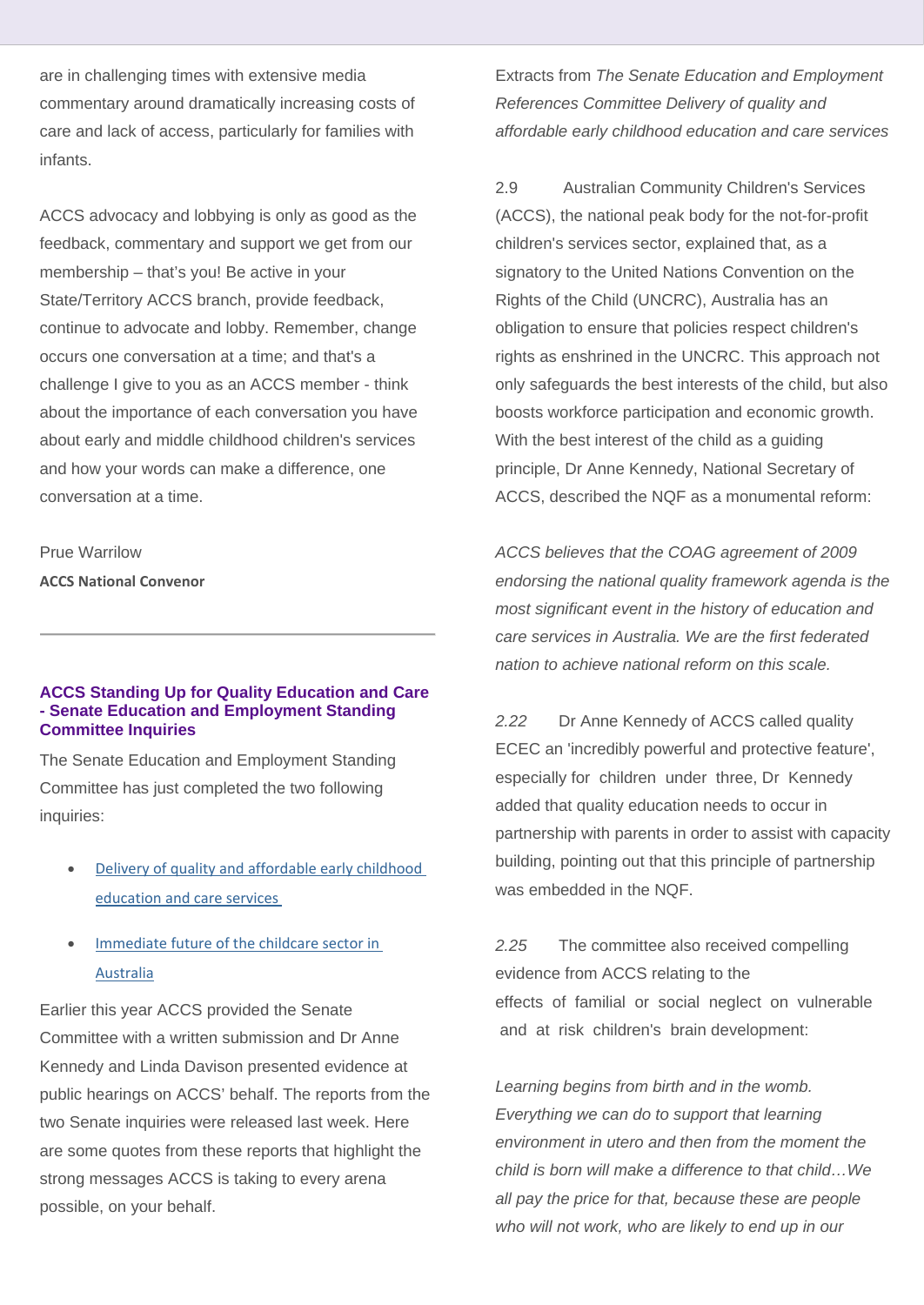*juvenile justice system and jail system and so forth. So that focus on learning is one of the biggest shifts in NQF reform.*

*3.7* Other witnesses, including Dr Anne Kennedy of Australian Community Children's Services, added that remuneration in the sector needs urgent attention in order to attract the best qualified and skilled people. Dr Kennedy submitted:

*...it is not something that the sector can do on its own; it is something that needs some government lifting to help it. Clever children need smart, bright, clever educators—that is the basic thing. It is not a cottage industry…This is not the kind of childcare sector that will give us the outcomes we want for a clever nation.*

Extract from *The Senate Education and Employment References Committee Immediate future of the childcare sector in Australia*

*2.31 Australian Community Children's Services (ACCS) submitted it was in agreement with business groups including the Business Council of Australia and numerous economists in relation to the benefits of affordable ECEC services and workforce participation.*

#### **ACECQA Forum 4 July**

Update from Dr Anne Kennedy ACCS National **Secretary** 

The ACECQA Forum in Melbourne included an opening address by the Hon Sussan Ley, MP, Assistant Minister for Education; a focus on the 2014 COAG review; an update on the current Australian Skills Quality Authority (ASQA) review; NQA ITS improvements and a panel presentation on cultural competence. To read a full report and Anne's take on the day click [here.](http://cccinc.us2.list-manage.com/track/click?u=8f18b0f5d51d13887429e6222&id=68f937bccf&e=1df94dd6d0)

This forum was more interactive than previous ones

and the [agenda](http://cccinc.us2.list-manage2.com/track/click?u=8f18b0f5d51d13887429e6222&id=b10b1ad062&e=1df94dd6d0) with key discussion questions was circulated prior to the day providing an opportunity for ACCS delegates to provide Anne with feedback on issues ahead of time. ACCS has been [corresponding](http://cccinc.us2.list-manage.com/track/click?u=8f18b0f5d51d13887429e6222&id=8a0a21150b&e=1df94dd6d0) with ACECQA about the structure of these forums and valued the opportunities presented by these changes.

Dr Anne Kennedy **ACCS National Secretary** 

#### **The Preschool Gender Gap Hurting Australian Girls**

Have a read of another interesting article written by Lisa Bryant, Convenor ACCS NSW. This article, published by Women's Agenda on 3 July 2014, is about gender disparity in early education. Lisa unpacks some NSW participation statistics and asks some curly questions …

[Click here for the article](http://cccinc.us2.list-manage2.com/track/click?u=8f18b0f5d51d13887429e6222&id=92a6472e82&e=1df94dd6d0)

#### **Trends in Community Children's Services Survey 3rd Wave**

This survey has now closed and ACCS is in the process of analysing the data. Thank you to all who participated. This wave saw over 800 services nationally contribute significant data. Preliminary data was used to inform the ACCS submission to the NQF Review and will be used in our response to the Productivity Commission Inquiry.

Some of the interesting findings so far:

**changes in over the last 12 months**

| changes in over the last 12 months                 |     |
|----------------------------------------------------|-----|
| Quality Area 1 Educational program and<br>practice | 86% |
| Quality Area 2 Children's Health and Safety        | 52% |
| Quality Area 3 Physical environment                | 62% |
| Quality Area 4 Staffing arrangements               | 51% |

**Quality areas that services have implemented positive**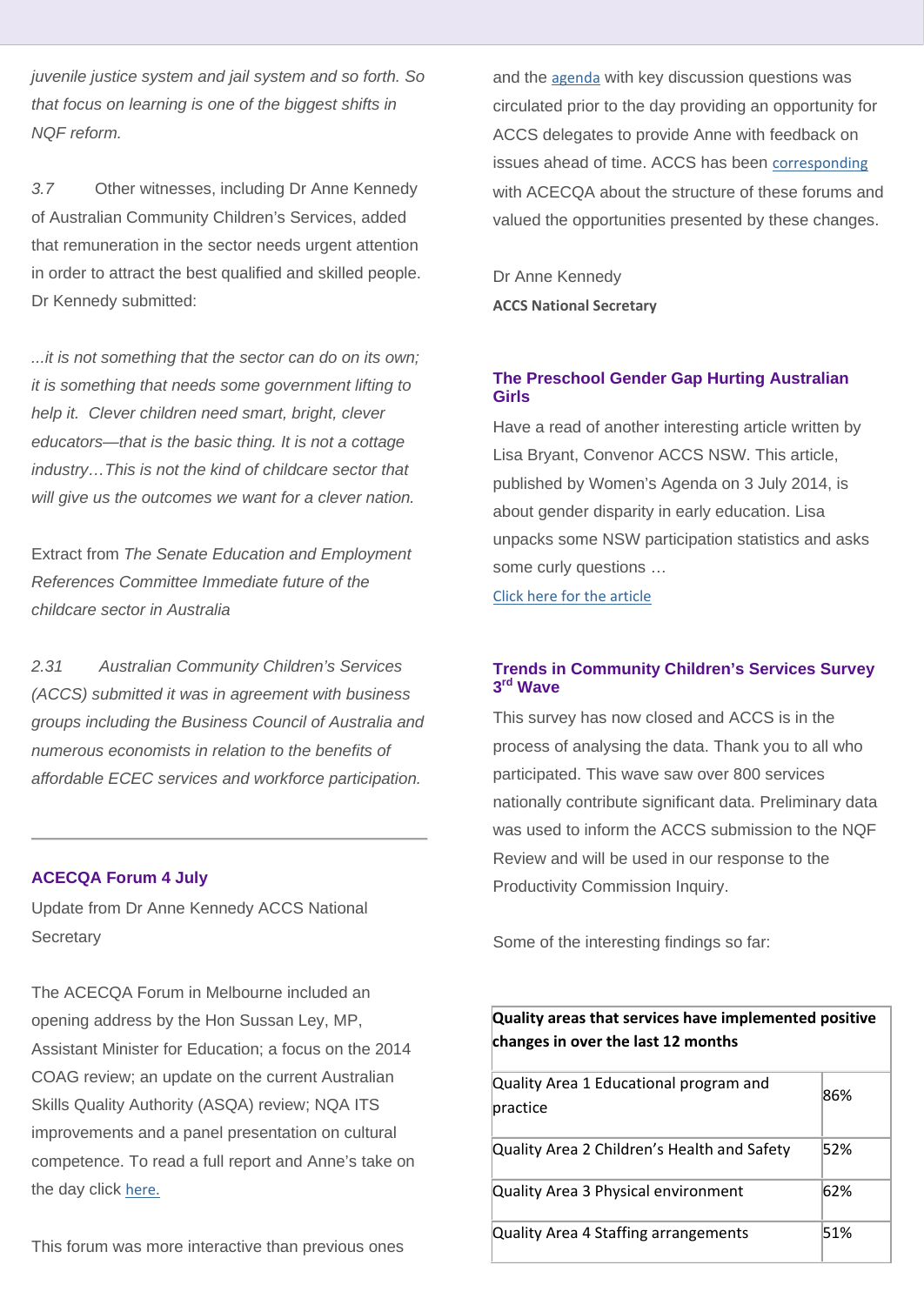| Quality Area 5 Relationships with children                                 | 55% |
|----------------------------------------------------------------------------|-----|
| Quality Area 6 Collaborative partnerships with<br>families and communities | 62% |
| Quality Area 7 Leadership and service<br>management                        | 56% |

426 services responding to the 3<sup>rd</sup> wave of TICCSS had been through the assessment and ratings process. Of those 426 services,

- 80% indicated that the process had a positive or extremely positive impact on quality improvement at their service
- 73% rated the clarity of the process as positive or extremely positive
- 67% rated the usefulness of the assessment and ratings report as positive or extremely positive
- 86% of services rated the ease of the process and the impact on the running of the service as neutral (22%), positive (41%) or extremely positive (23%)

#### **NQF Review**

The scheduled review into the National Partnership Agreement on the National Quality Agenda for Early Childhood Education and Care is underway. The ACCS submission to the review highlights some of the progress the sector is making and draws on the preliminary TICCSS 3<sup>rd</sup> Wave data to demonstrate this. It is exciting to see that 86% of TICCSS respondents reported implementing positive changes in *Quality Area 1 Educational program and practice* in the last 12months. Furthermore 68% of respondents identified *improved outcomes for children and / or services being more focused on meeting children's needs* as one of the top 3 highlights their service has experienced in the last 12 months.

A strength of the NQF is the development of 7 Quality Areas and accompanying standards and elements which work together to ensure quality service provision. All seven evidence-based quality areas are intrinsically linked and one area does not carry more weight than another. The 7 quality areas have been developed to consider all aspects of children's services delivery. Quality children's services are predicated on structural and process dimensions.

Structural dimensions relate to:

- Staff to child ratios
- The qualifications of staff
- Group size; that is, the number of children in a room or defined space

Process dimensions relates to:

- The quality and nature of the adult child interactions and the relationships within a service
- The curricula; that is, the activities and learning opportunities provided to children as a service

These two elements are intrinsically linked. The quality of any children's service is a product of the interplay between these structural and process dimensions; this interplay is made more effective when there is constructive and supportive leadership of the service and engagement with families and local community, underpinned by local cultural contexts.

Services and governments have invested huge amounts of time and resources into implementing the NQF with impressive results in a short time – let's hope these gains aren't hijacked by a political agenda.

Click [here](http://cccinc.us2.list-manage.com/track/click?u=8f18b0f5d51d13887429e6222&id=4177748d05&e=1df94dd6d0) to read the ACCS National submission to the review.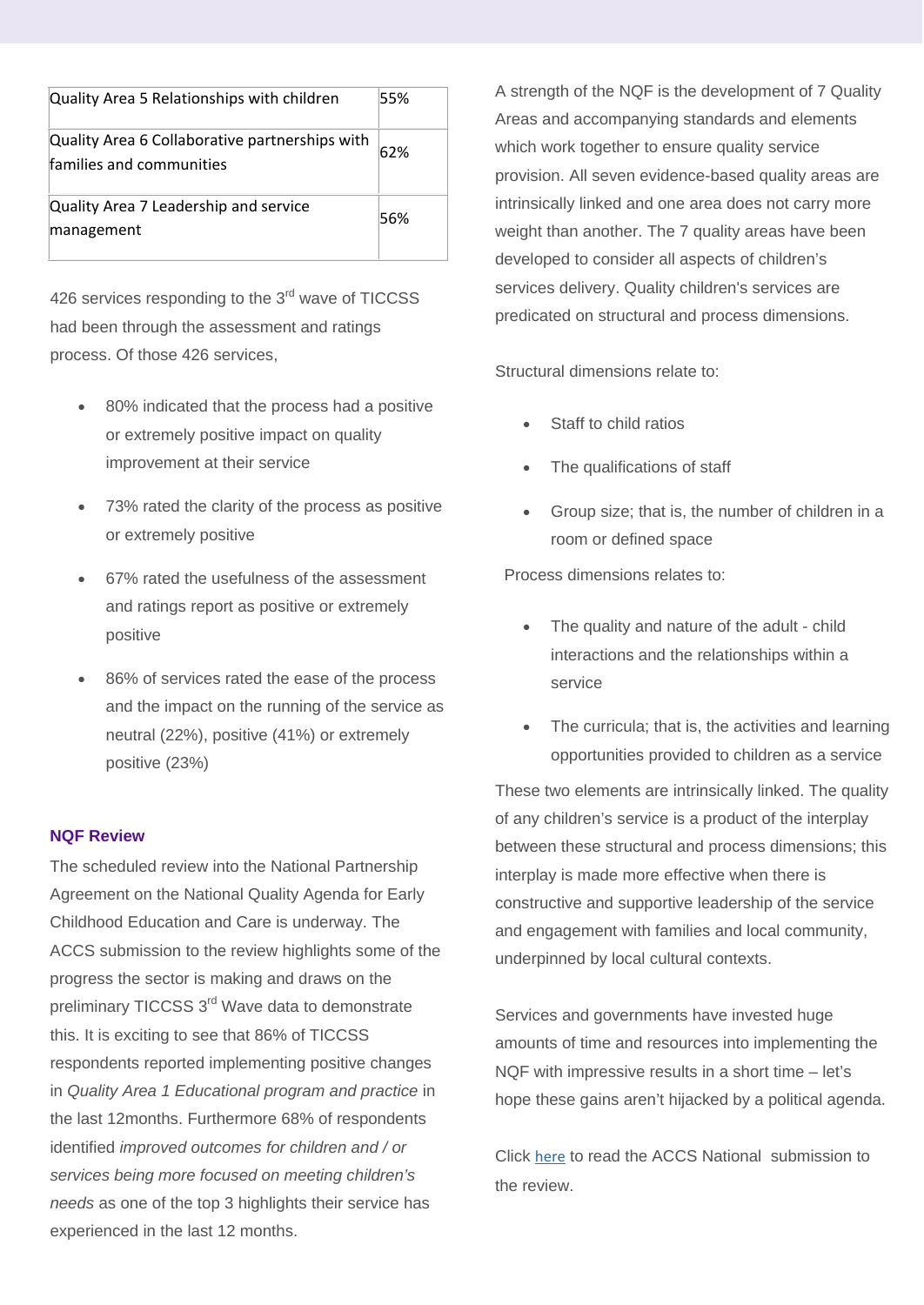Click [here](http://cccinc.us2.list-manage2.com/track/click?u=8f18b0f5d51d13887429e6222&id=7e4b602f82&e=1df94dd6d0) to read the ACCS NSW branch submission Click [here](http://cccinc.us2.list-manage.com/track/click?u=8f18b0f5d51d13887429e6222&id=df4b4813c7&e=1df94dd6d0) to read the Community Child Care submission (ACCS Victorian branch)

#### **Australian Skills Quality Authority (ASQA) - Strategic Review of Training for Childcare and Early Childhood Learning**

Kim Bertino (ACCS NSW Branch) has been representing ACCS in meetings with ASQA about this strategic review process. The process so far has included audits of Registered Training Organisation's (RTOs), surveying of RTOs and stakeholder consultations. A draft report is due for release mid to late August.

Click [here](http://cccinc.us2.list-manage.com/track/click?u=8f18b0f5d51d13887429e6222&id=95a24e5894&e=1df94dd6d0) to read the latest update from Kim.

#### **Department of Education - Advisory Network for the new Early Learning Languages Australia Trial.**

Liz Rouse (Community Child Care, ACCS Victorian Branch) will be representing ACCS on this newly formed advisory group and will report back to ACCS members after she participates in the first teleconference.

As announced in the federal budget, the Australian Government is providing \$9.8 million for the Early Learning Languages Australia (ELLA) trial in 2015. The trial will test the effectiveness of providing preschool children with early exposure to a language other than English through online learning programs. It will involve the use of innovative online software with minimal reliance on access to proficient foreign language speakers. The trial will be underpinned by feedback and advice on the different aspects of delivery and factors that would contribute to the successful uptake of the programme. More information about the trial can be found [here](http://cccinc.us2.list-manage.com/track/click?u=8f18b0f5d51d13887429e6222&id=0d3f894b01&e=1df94dd6d0)

#### **Community Services & Health Industry Skills Council Joint Training Package Advisory Committee**

Diane Lewis is the ACCS representative on this advisory committee.

The Community Services & Health Industry Skills Council (CS&HISC) develops and maintains the Community Services and Health Training Packages. The CS&HISC is responsible for ensuring qualifications endorsed within these training packages respond to changing work roles and reflect industry needs via stakeholder consultation. The role of the Joint Training Package Advisory Committee (TPAC) is to govern the continuous improvement of each training package in the context of the increasing integration of roles across the community services and health industries

#### **ACCS NSW Branch Update**

Click [here](http://cccinc.us2.list-manage1.com/track/click?u=8f18b0f5d51d13887429e6222&id=c7f4e0e688&e=1df94dd6d0) for the latest update from Lisa Bryant Convenor ACCS NSW Branch.

#### **Community Child Care (ACCS Victorian Branch) Update**

With a State election expected in November CCC is gearing up for our campaign. CCC invited responses from the major parties to questions about some of the key education and care issues. Click [here](http://cccinc.us2.list-manage1.com/track/click?u=8f18b0f5d51d13887429e6222&id=acc26a03da&e=1df94dd6d0) to read what they had to say.

#### **Keeping an Eye on Corporate Child Care**

Well what do you know … according to the Sydney Morning Herald:

"The banks did a sneaky thing as Eddy Groves' childcare empire was teetering at the precipice of collapse in 2008 …..Led by Commonwealth Bank, the syndicate took a charge over \$1.25 billion in ABC Learning debt. This was no normal charge though. It was granted orally and apparently in haste, by Eddy Groves. Its effect was to catapult the banks ahead of ABC's other creditors and leave taxpayers footing the bill for childcare workers and suppliers when the company fell into administration a few months later" Michael West Sydney Morning Herald 7 July 2014